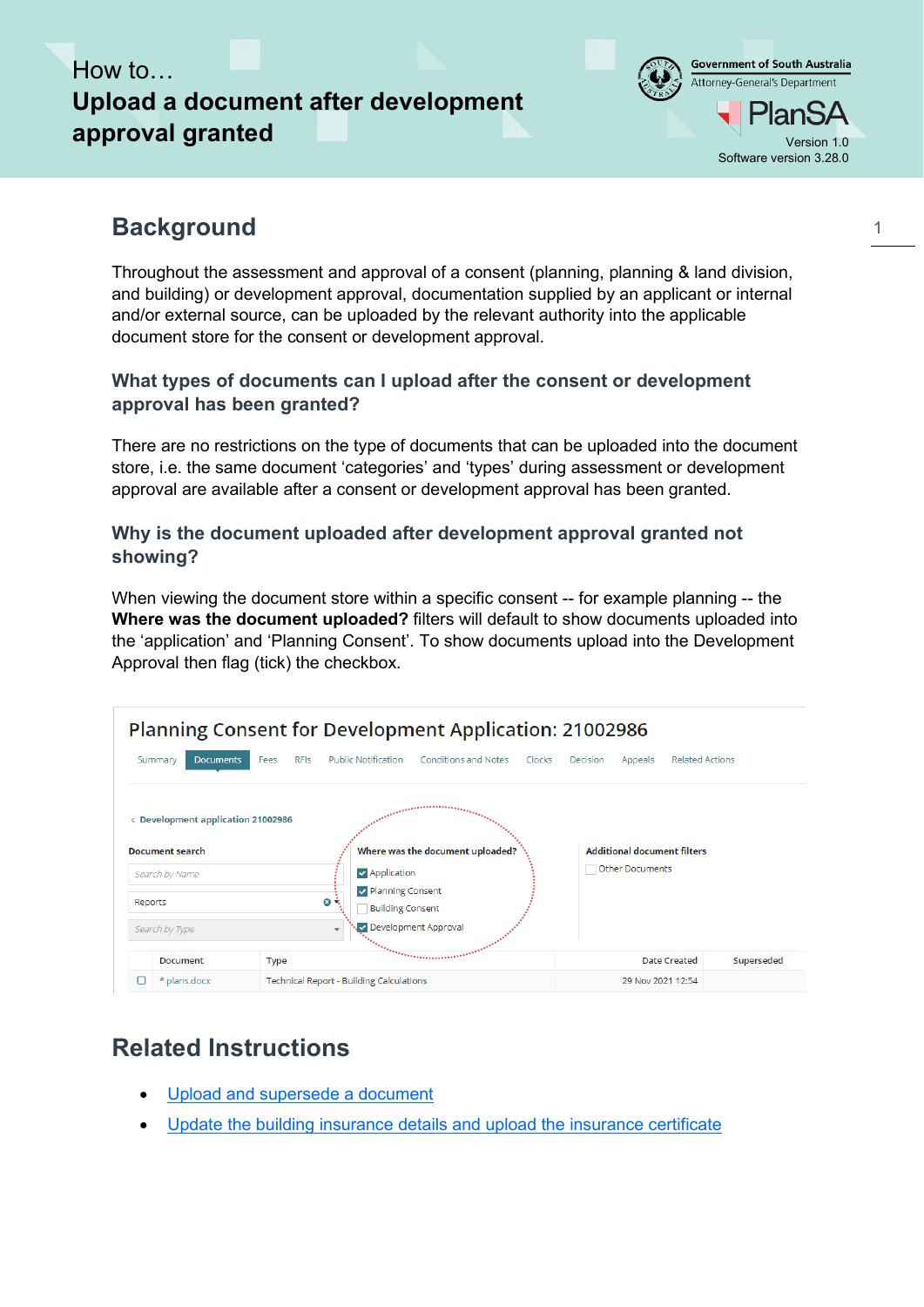# How to… **Upload a document after development approval granted** Version 1.0



### **Upload a document**

**\_\_\_\_\_**

The instructions below demonstrate how to upload a document into an issued development approval. These same instructions apply when uploading a document during the assessment of a consent.

- 1. Search using the application **ID** number.
- 2. Remove the **Assigned to me only** flag.
- 3. Click on application (not the ID) to show the status detail and then select the applicable consent or development approval to open.

|                      |                                                  |                                        | <b>Development application processing</b> |                                                 |                |                                                                                       | 21002986                      |     |
|----------------------|--------------------------------------------------|----------------------------------------|-------------------------------------------|-------------------------------------------------|----------------|---------------------------------------------------------------------------------------|-------------------------------|-----|
|                      |                                                  | Submit mandatory building notification |                                           |                                                 |                | This is the<br>Submit mandatory Re-Inspection notification                            | <b>TRAINING</b><br>m          |     |
|                      | FOR YOUR ACTION (2095)                           |                                        | <b>ASSESSMENT IN PROGRESS (413)</b>       | WAITING (62)                                    | UPCOMING (135) | COMPLETED (550)                                                                       | <b>BUILDING NOTIFICATIONS</b> |     |
|                      | 1 results for: "21002986"<br>Assigned to me only |                                        |                                           |                                                 |                |                                                                                       |                               |     |
| ID                   | Owner                                            |                                        | Location                                  |                                                 |                | <b>Nature of Development</b>                                                          |                               | Re  |
| 21002986             | <b>T</b> Automation                              |                                        | 1 KING WILLIAM ST ADELAIDE SA<br>5000     |                                                 |                | (STAGING APPLCTN) Planning Building and Land<br>Division Consent Created By Test Auto |                               | Cit |
| <b>STATUS DETAIL</b> | <b>CONTACTS</b>                                  | <b>SUMMARY</b>                         |                                           | Application 21002986<br><b>Planning consent</b> |                |                                                                                       |                               |     |
|                      |                                                  |                                        |                                           | <b>Building Consent</b>                         |                |                                                                                       |                               |     |
|                      |                                                  |                                        |                                           | Stage 1                                         |                |                                                                                       |                               |     |
|                      |                                                  |                                        |                                           | <b>Stage 2</b>                                  |                |                                                                                       |                               |     |
|                      |                                                  |                                        |                                           | <b>Development approval</b>                     |                |                                                                                       |                               |     |
|                      |                                                  |                                        |                                           | <b>Planning: Building Stage 1</b>               |                |                                                                                       |                               |     |
|                      |                                                  |                                        |                                           | <b>Final - Building Stage 2</b>                 |                |                                                                                       |                               |     |
|                      |                                                  |                                        |                                           | u <sub>ran m</sub> engan                        |                |                                                                                       |                               |     |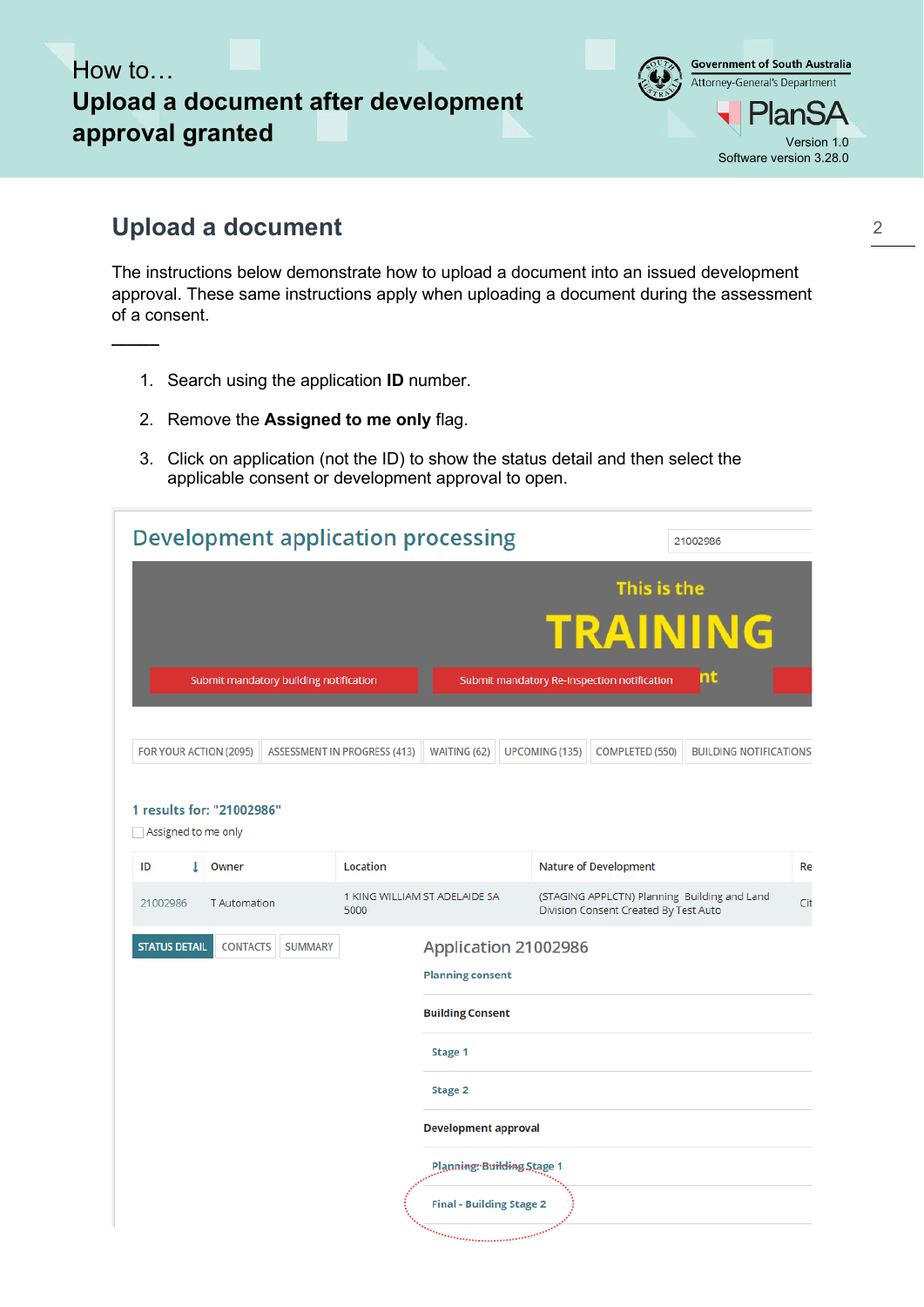



arinining <sub>an</sub>

4. Click on **Documents** tab.

| Development Approval for Development Application: 21002986                                          |                                              |  |  |  |  |  |  |  |
|-----------------------------------------------------------------------------------------------------|----------------------------------------------|--|--|--|--|--|--|--|
| Required Notifications<br><b>Documents</b><br>Summary.<br>Statistics<br>Fées<br><u> Marian mara</u> | Clocks<br><b>Related Actions</b><br>Decision |  |  |  |  |  |  |  |
| < Development application 21002986                                                                  |                                              |  |  |  |  |  |  |  |
| <b>Status</b><br>Granted                                                                            |                                              |  |  |  |  |  |  |  |
| <b>Consent Type</b>                                                                                 | <b>Consent Status</b>                        |  |  |  |  |  |  |  |
| <b>Building Consent</b>                                                                             | Granted                                      |  |  |  |  |  |  |  |

5. Click on **Upload Documents** within the Documents store.

| Development Approval for Development Application: 21002986<br><b>Required Notifications</b><br><b>Documents</b><br>Fees<br>Summary | <b>Statistics</b>                                                                                  | Decision<br><b>Clocks</b>                    | <b>Related Actions</b>                                                                                         |                                               | <b><i>Community</i></b>          | <b>UPLOAD DOCUMENTS</b> |
|------------------------------------------------------------------------------------------------------------------------------------|----------------------------------------------------------------------------------------------------|----------------------------------------------|----------------------------------------------------------------------------------------------------------------|-----------------------------------------------|----------------------------------|-------------------------|
| <b>Document search</b><br>Search by Name<br>Search by Category<br>Search by Type<br>$\overline{\phantom{a}}$                       | <b>V</b> Application<br><b>Planning Consent</b><br><b>Building Consent</b><br>Development Approval | Where was the document uploaded?             | <b>Additional document filters</b><br>Decision Documents<br><b>P&amp;D Code Rules</b><br>Snapshots<br>Invoices | Other Documents<br>System Generated<br>Emails | Other<br>Superseded              |                         |
| <b>Document</b><br>DapDevelopmentApprovalSnapshot972-86943.pdf                                                                     |                                                                                                    | <b>Type</b><br>Development Approval Snapshot | <b>Date Created</b><br>30 Sep 2021 3:48                                                                        | Superseded                                    | <b>Visible to Applicant</b><br>× | Edit                    |

- 6. Locate the document within the **Open** window and drag-and-drop into the *Drop files here* field.
- 7. Click **Cancel** to close the **Open** window.

| $\overline{\phantom{a}}\rightarrow$ This PC $\rightarrow$ Downloads<br>C Search Downloads<br>$\leftarrow$ $\rightarrow$<br>Ō<br><b>Continued in the Second Service</b><br>$\wedge$<br>$\checkmark$<br><b>Upload Documents</b><br>Organize $\blacktriangledown$<br>New folder<br><b>Upload Documents</b><br>$\wedge$<br>$\Box$<br>Name<br>Date modified<br>Downloads<br>$\vee$ Today (1)<br><b>Document</b><br>Request for Information - Application 21003061 - Buil 29/11/2021 11:14 AM<br><b>UPLOAD D</b> <i>Drop files here</i><br>$\vee$ Last week (3)<br>$+$ Copy<br><b>☑ □</b> plans<br>Note: You may select multiple documents to upload simultaneously<br>$\begin{array}{c}\n\hline\n\end{array} \begin{bmatrix}\n\ddots \\ \ddots \\ \ddots\n\end{bmatrix}$ | $\mathbb{H}$ $\sim$ $\Box$ $\odot$ |
|---------------------------------------------------------------------------------------------------------------------------------------------------------------------------------------------------------------------------------------------------------------------------------------------------------------------------------------------------------------------------------------------------------------------------------------------------------------------------------------------------------------------------------------------------------------------------------------------------------------------------------------------------------------------------------------------------------------------------------------------------------------------|------------------------------------|
|                                                                                                                                                                                                                                                                                                                                                                                                                                                                                                                                                                                                                                                                                                                                                                     |                                    |
|                                                                                                                                                                                                                                                                                                                                                                                                                                                                                                                                                                                                                                                                                                                                                                     |                                    |
|                                                                                                                                                                                                                                                                                                                                                                                                                                                                                                                                                                                                                                                                                                                                                                     |                                    |
|                                                                                                                                                                                                                                                                                                                                                                                                                                                                                                                                                                                                                                                                                                                                                                     |                                    |
|                                                                                                                                                                                                                                                                                                                                                                                                                                                                                                                                                                                                                                                                                                                                                                     |                                    |
|                                                                                                                                                                                                                                                                                                                                                                                                                                                                                                                                                                                                                                                                                                                                                                     |                                    |
|                                                                                                                                                                                                                                                                                                                                                                                                                                                                                                                                                                                                                                                                                                                                                                     | 26/11/2021 8:40 AM                 |
|                                                                                                                                                                                                                                                                                                                                                                                                                                                                                                                                                                                                                                                                                                                                                                     |                                    |
| <b>Other Documents</b>                                                                                                                                                                                                                                                                                                                                                                                                                                                                                                                                                                                                                                                                                                                                              |                                    |
| $\vee$ <                                                                                                                                                                                                                                                                                                                                                                                                                                                                                                                                                                                                                                                                                                                                                            |                                    |
| File name: plans<br><b>All Files</b><br>$\vee$<br><b>CANCEL</b>                                                                                                                                                                                                                                                                                                                                                                                                                                                                                                                                                                                                                                                                                                     | w                                  |
| Open                                                                                                                                                                                                                                                                                                                                                                                                                                                                                                                                                                                                                                                                                                                                                                |                                    |